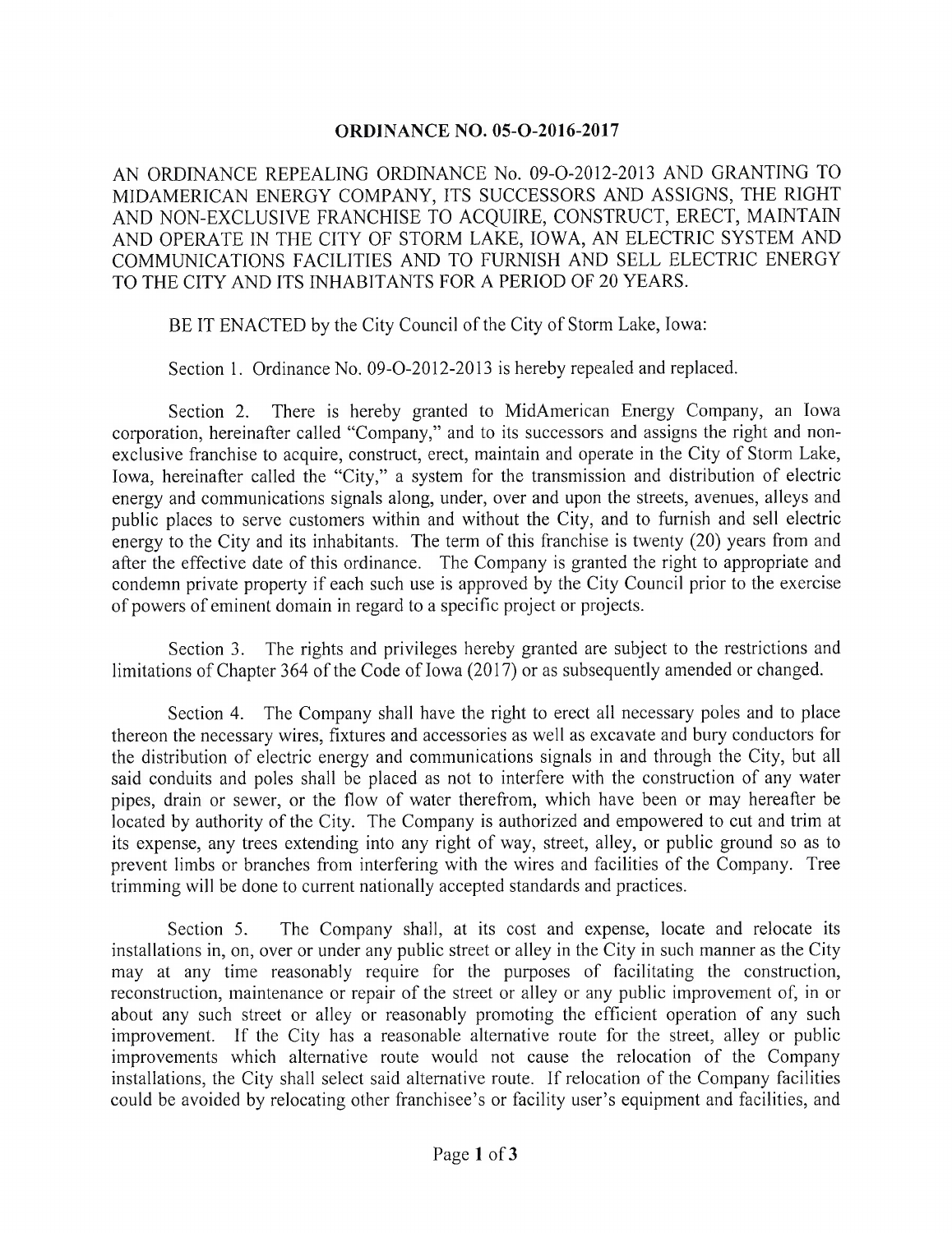said other franchisee's or user's cost of relocation is less than the Company's, the City shall select the route which requires the other franchisees or users to relocate. If project funds from a source other than the City are available to pay for the relocation of utility facilities, the City shall use its best efforts to secure said funds and provide them to the Company to compensate the Company for the costs of relocation.

Section 6. In making excavations in any streets, avenues, alleys and public places for the excavation of conduits or the erection of poles and wires or other appliances, the Company shall not unreasonably obstruct the use of the streets, and shall replace the surface, restoring the original condition as nearly as practicable. The Company shall be required to restore or modify public right of way, sidewalks or other areas disrupted by the Company project to a condition that meets all current standards, codes, and regulations, federal, state, or local. Company agrees any replacement of road surface shall conform to current City code regarding its depth and composition.

Section 7. The Company shall not be required to relocate, at its cost and expense, Company facilities in the public right of way that have been relocated at Company expense at the direction of the City in the previous five  $(5)$  years.

Section 8. Pursuant to relocation of Company facilities as may be required by Sections 5, 6 and 7, ifthe City orders or requests the Company to relocate its existing facilities or equipment in order to facilitate the project of a commercial or private developer or other non- public entity, the City shall reimburse or the City shall require the developer or non-public entity to reimburse the Company for the cost of such relocation as a precondition to relocation of its existing facilities or equipment. The Company shall not be required to relocate in order to facilitate such private project at its expense.

Section 9. The Company shall indemnify and save harmless the City from any and all claims, suits, losses, damages, costs or expenses, on account of injury or damage to any person or property, caused or occasioned in whole or in part, by the Company's negligence in construction, reconstruction, excavation, operation or maintenance of the electric facilities authorized by this franchise; provided, however, that the Company shall not be obligated to defend, indemnify and save harmless the City for any costs or damages arising from the negligence of the City, its officers, employees or agents.

Section 10. The Company shall construct, operate and maintain its facilities in accordance with the applicable regulations of the Iowa Utilities Board or its successors.

Section 11. During the term of this franchise, the Company shall furnish electric energy in the quantity and quality consistent with applicable Iowa laws and regulations.

Section 12. All reasonable and proper police regulations shall be adopted and enforced by the City for the protection of the facilities of the Company.

Section 13. The use of the streets and right of way by the Company shall be subject to reasonable regulations by the City Council not inconsistent with this franchise and shall be